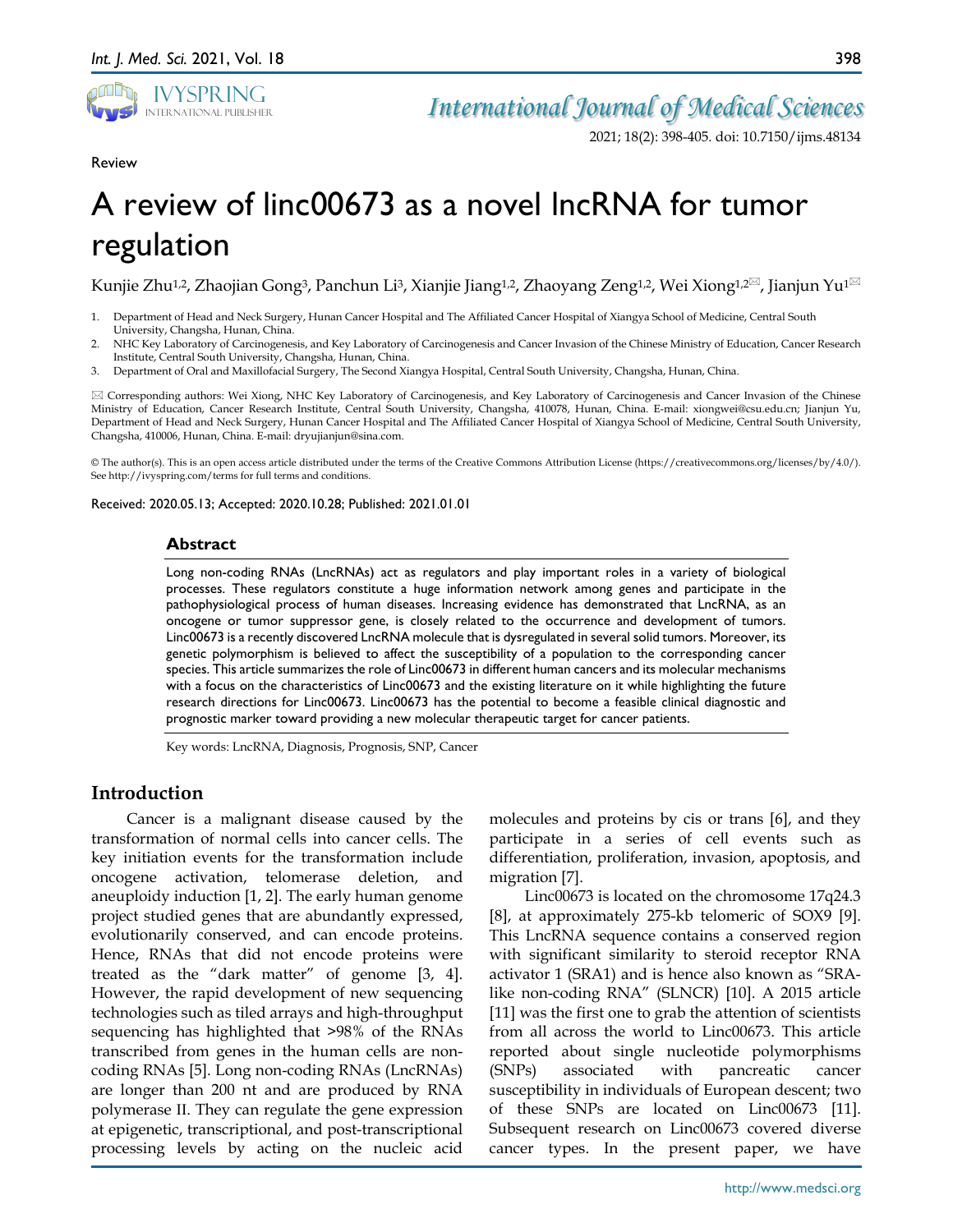summarized the correlation between Linc00673 and clinical factors in different cancer types. Simultaneously, we have focused on the molecular mechanism of Linc00673 in regulating tumors, as well as discussed the prospects of clinical application of Linc00673. Finally, we have proposed the possible future research directions for Linc00673.

# **Linc00673 expression in tumor tissues as a molecular marker**

Over the past few years, pan-oncogenic transcriptome analysis has been performed after thorough rearrangement and relabeling of thousands of RNA sequences retrieved from The Cancer Genome Atlas (TCGA). Reportedly, LncRNAs are often dysregulated in tumors and are associated with other cancer-related genetic modifications [12]. These LncRNAs, as oncogenes or tumor suppressors, are often involved in the regulation of malignant tumors. The current clinical research on Linc00673 covers a range of cancer types, including lung cancer [13-15], pancreatic cancer [9, 16, 17], gastric cancer [18, 19], breast cancer [20-22], liver cancer [23], thyroid cancer [24, 25], prostate cancer [26], ovarian cancer [27], tongue cancer [28], and colorectal cancer [29]. Our findings suggest that the Linc00673 expression is strongly related to the baseline clinical characteristics of patients, such as tumor size, lymph node metastasis, and the TNM Classification of Malignant Tumors stage (**Table 1**). Moreover, a few studies used normal tissues as control to draw the receiver operating characteristic curve. As a result, the areas under the curve of Linc00673 in lung cancer [13] and pancreatic cancer [17] were found to be 0.683 and 0.6093, respectively. In addition to the tumor tissues, the corresponding trend of Linc00673 expression was also detected in the peripheral blood [17, 30]. This study report suggests that Linc00673 may be a clinically effective biomarker for early molecular diagnosis. In addition, the overall survival of patients is an effective indicator to evaluate the clinical significance of the differential expression of LincRNA. Cancer patients can be divided into 2 groups based on the expression of Linc00673: high and low. The Kaplan-Meier survival analysis revealed that the high expression of Linc00673, which acts as a prooncogene, is related to adverse outcomes for patients [14, 17-19, 21-24, 27-29]. The relationship between the Linc00673 expression and clinical outcomes of cancer patients suggests that the expression level may be used as a potential prognostic indicator. The expression and related clinical characteristics of Linc00673 in different cancer tissues are presented in **Table 1.**

## **Mechanism of Linc00673 in Cancers**

#### **rs11655237 of Linc00673 increases the population's susceptibility to cancer**

Genome-wide association study (GWAS) has identified thousands of phenotype-related DNA sequence variants toward investigating potential reasons for phenotypic differences and disease susceptibility among individuals [31, 32]. SNPs are one of the most common heritable mutations that induce DNA sequence polymorphisms at the gene level, accounting for >90% of all known polymorphisms [33]. There are 4 different variations of SNPs, namely, transitions, transversion, deletion, and insertion. Genetic mutations in protein-coding regions are often harmful or fatal, and the disease risk-related SNPs identified by GWAS are mostly located in the non-coding regions [34]. These SNPs can affect the regulation of LncRNAs via modification of the LncRNA sequence or expression level. These modifications are not immediately fatal, but can enhance susceptibility in carriers to a variety of diseases, including tumors [34, 35]. Until date, SNPs has been found to be related to susceptibility to gastric cancer [36], lung cancer [37], head and neck squamous cell carcinoma [38], breast cancer [39], colorectal cancer [40], and other malignant tumors. As illustrated in **Figure 1**, Linc00673, as a tumor suppressor, can increase the interaction between PTPN11 and PRPF19. However, PRPF19 belongs to the E3 ubiquitin ligase and is extremely important in promoting the degradation of PTPN11. Therefore, it inhibits the downstream carcinogenic SRC–EPK pathway and activates the STAT1-dependent tumor suppressor pathway [41].

Current studies on SNPs of Linc00673 mainly focus on rs11655237. Reportedly, rs11655237 is located on exon 4 of Linc00673 [11, 41] and 6 SNPs are involved in high-linkage disequilibrium with rs11655237 [41]. This SNP increases the susceptibility of the population to pancreatic cancer [11, 41], gastric cancer [42], hepatoblastoma [43], neuroblastoma [44, 45], and cervical cancer [46, 47] in an allele-specific manner. rs11655237 regulates the expression level of Linc00673 by forming a region that miR-1231 recognizes and binds with [41, 42, 46, 47]. Indeed, the formation of this miRNA-recognition region can be attributed to the conversion of the G allele to the A allele at rs11655237. Risk variant A blocks the normal function of Linc00673 by increasing the binding efficiency to miR-1231. As a result, Linc00673 is downregulated, PTPN11 is accumulated, and an oncogene IFNAR1 is upregulated. These changes promote the proliferation of pancreatic cancer cells and the growth of cervical tumors [41, 47]. Zhu et al.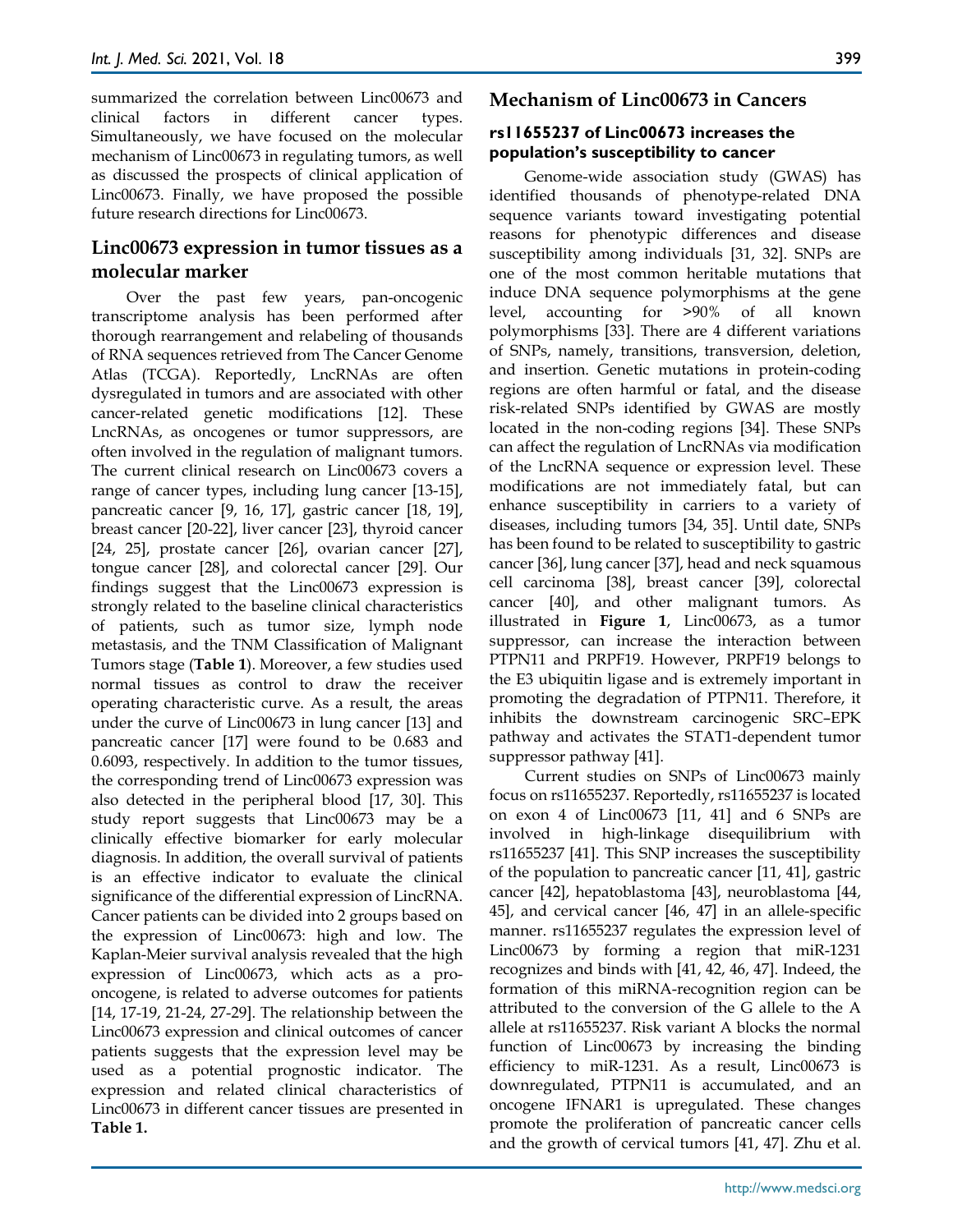found that, among patients with cervical cancer, those carrying the A allele of rs116552337 showed worserate overall survival than those carrying the G allele of rs11655237 [47]. In addition, according to Haplo Reg v2, rs11655237 detected significant DNase hypersensitivity in multiple cancer cell lines and binding to transcription factors, including P300, FOXA1, FOXA2, and DNA repair protein RAD21 [11, 48]. However, this observation has not been specifically reported in the literature, which suggests that SNPs may affect the regulation of disease development by interfering with the binding of Linc00673 to transcription factors.

#### **Interacts with RNA-binding proteins to regulate tumor development**

Among proteins that can be regulated by LncRNAs, transcription factors are the key ones in transcriptional regulation. In most of the typical models, gene expression control is believed to be mediated by DNA-binding proteins (DBPs). The activation of DBPs is usually regulated by signaling pathways, and their DNA-binding ability is related to sequence specificity. In contrast, RNA-binding proteins (RBPs) are often believed to be co-transcribed or post-transcribed [49]. LncRNAs exhibit different functional domains on their long sequences, which can bind to corresponding RBPs and thereby affect the stability, intracellular localization, and functioning of the respective proteins. Notably, LncRNA plays important biological functions in transcriptional regulation, epigenetics, and selective splicing through these RBPs [50]. Acting as transcription factors, SP1 [19], E2F1 [51], and YY1 [22] can bind directly to the promoter region of Linc00673 mRNA, which significantly increases the expression level of Linc00673. Moreover, the transcribed Linc00673 can bind to RBPs such as histone demethylase lysine specific demethylase 1 (LSD1) [13, 19], enhancer of Zeste Homolog 2 (EZH2) [18, 19, 24, 52], and DNA methyl-transferase 1 (DNMT1) [18, 24]. These RBPs are involved in epigenetic modifications, particularly in the methylation of genes. Thus, Linc00673 can

regulate the expression of downstream genes through these 3 proteins and exert the functions of tumorigenic genes. For example, Huang et al. applied bioinformatics predictions and performed radioimmunoprecipitation assays and found that Linc00673 can bind to LSD1 and EZH2 [19]. Moreover, EZH2 and LSD1 were found to bind directly to the promoter regions of tumor suppressor genes LATS2 and KLF2, which induces the H3K27 trimethylation or H3K4 demethylation of these genes and downregulates their expression. This event ultimately promotes the proliferation, invasion, and migration of gastric cancer cells. EZH2 is a member of Polycomb Repressive Complex 2 (PRC2). This complex can inhibit the transcription of target genes by methylating the H3K27me of histone H3 [53]. DNMT1 is also a protein that is widely involved in gene methylation modification. Therefore, Linc00673 can downregulate the expression of tumor suppressor genes such as HOXA5 [52], KLF4 [18, 26], and p53 [24] through EZH2 and DNMT1. A study on lung cancer revealed that, in addition to functioning through binding proteins, Linc00673 can directly bind to the 3' untranslated region of TP53, reduce the level of p53 transcription, and cancel p53-mediated cell cycle arrest, which altogether result in the generation of cellular senescence bypass [51]. This points suggest that Linc00673 possesses certain special sequences that can directly bind to mRNA for the regulation of the expression of the target gene without needing RBPs. LSD1, another important enzyme involved in epigenetic modifications, can also assist Linc00673 in promoting tumor progression via downregulating the expression of the tumor suppressor gene NCALD [13]. In addition, the high expression level of Linc00673 is also associated with the downregulation of the expression of opioid growth factor receptor (OGFR) [27] and the upregulation of the expression of secretory phospholipase A2 (spla2) [30], although the molecular mechanisms involved in these events remain unexplored (**Figure 2**).

|  |  | Table 1. Clinical significance of Linc00673 in various cancer types |  |  |  |  |  |  |
|--|--|---------------------------------------------------------------------|--|--|--|--|--|--|
|--|--|---------------------------------------------------------------------|--|--|--|--|--|--|

| Cancer type                                                                                                                                                    | Expression  | Clinicopathological features                                                                                     | References            |  |  |  |  |
|----------------------------------------------------------------------------------------------------------------------------------------------------------------|-------------|------------------------------------------------------------------------------------------------------------------|-----------------------|--|--|--|--|
| Lung cancer                                                                                                                                                    | Upregulated | Tumor size, lymphatic metastasis, TMN stage, diagnostic biomarker, ADC/SCC, poor prognosis                       | $[13-15, 30, 52, 64]$ |  |  |  |  |
| Pancreatic cancer                                                                                                                                              | Upregulated | Clinical stages, pathological metastasis, lower survival percent                                                 | $[17]$                |  |  |  |  |
| Gastric cancer                                                                                                                                                 | Upregulated | Tumor size, advanced pathological stage, lymph node metastasis, poor prognosis, distant metastasis, TNM stage    | [18, 19]              |  |  |  |  |
| Mammary cancer                                                                                                                                                 | Upregulated | Lymph node metastasis, clinical stage, tumor size<br>ki67 status, shorter OS                                     | [20, 22]              |  |  |  |  |
| Liver cancer                                                                                                                                                   | Upregulated | Advanced clinical stage, lower OS                                                                                | $[23]$                |  |  |  |  |
| Thyroid carcinoma                                                                                                                                              | Upregulated | Tumor size, lymph node metastasis, worse prognosis                                                               | [24, 25]              |  |  |  |  |
| Prostatic cancer                                                                                                                                               | Upregulated | Tumor size, TNM stage, lymph node metastasis                                                                     | $[26]$                |  |  |  |  |
| Ovarian cancer                                                                                                                                                 | Upregulated | Histological subtype, FIGO stage, lymph node metastasis, shorter PFS, shorter OS, independent prognostic factors | $[27]$                |  |  |  |  |
| Tongue cancer                                                                                                                                                  | Upregulated | Tumor size, invasion muscles of tongue, higher TNM stage, relapse, poor prognosis                                | $[28]$                |  |  |  |  |
| Colorectal cancer                                                                                                                                              | Upregulated | TNM stage, tumor size, regional lymph node metastasis, distant metastasis, lower OS                              | $[29]$                |  |  |  |  |
| Abbroviations: ADC/SCC adepocarcinoma/squamous cell carcinoma: OS overall survival: PES progression-free survival: FICO International Federation of Cynecology |             |                                                                                                                  |                       |  |  |  |  |

Abbreviations: ADC/SCC, adenocarcinoma/squamous cell carcinoma; OS, overall survival; PFS, progression-free survival; FIGO, International Federation of Gynecology and Obstetrics.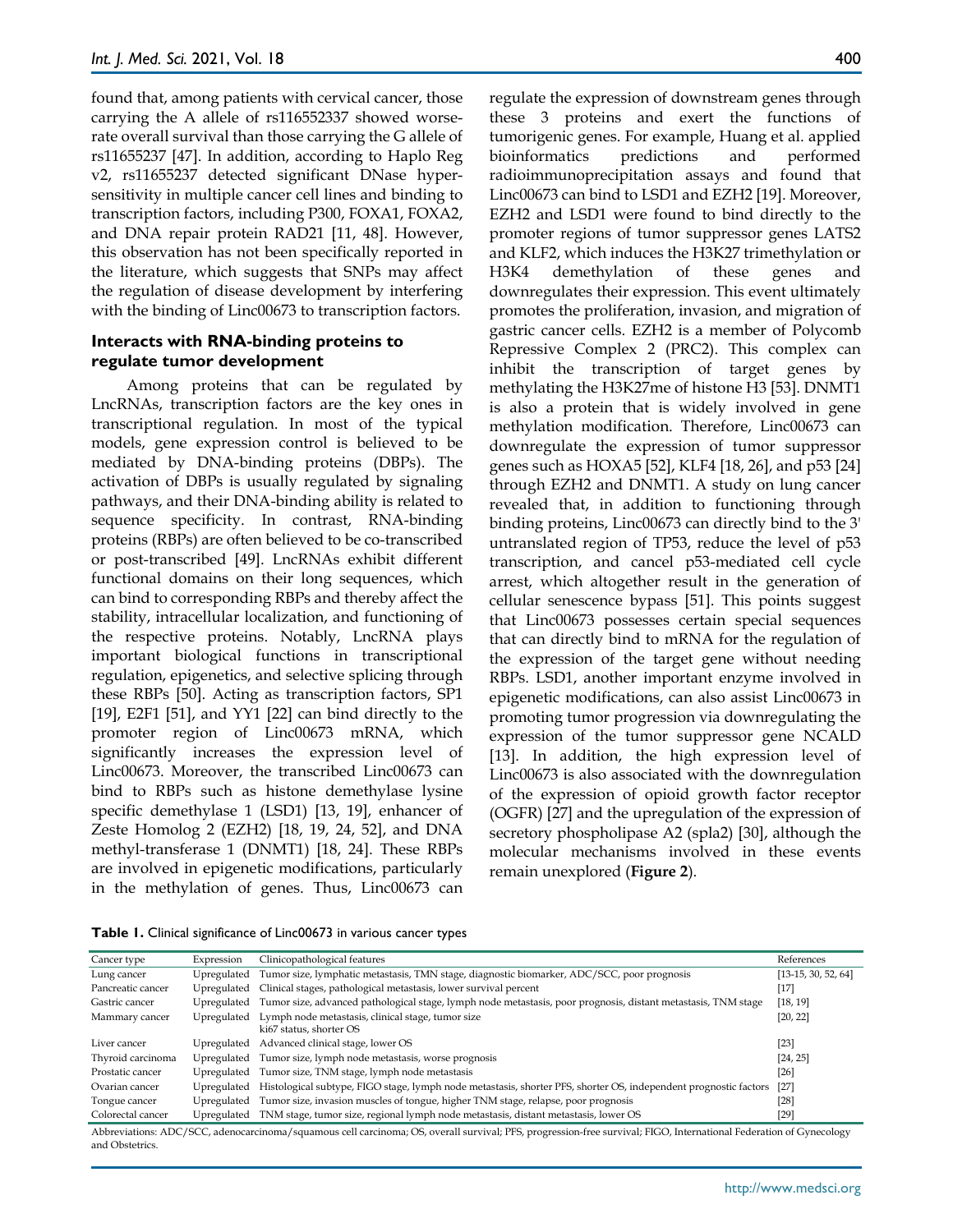

**Figure 1.** Effect of rs116552337 G > A on Linc00673 function. rs116552337 G > A resulted in the formation of miR-1231-recognition binding region on Linc00673, which ultimately led to the upregulation of IFNAR1 expression and the accumulation of PTPN11.

#### **Formation of a competitive endogenous RNA (ceRNA) network with microRNAs to regulate tumor development**

We discussed how Linc00673 regulates the transcription of downstream genes with the help of RBPs. Undoubtedly, LncRNAs can also bind to other RNA molecules based on the principle of complementary base pairing. In 2011, Pandolfi et al. of the Harvard Medical School proposed the hypothesis of ceRNA. According to this hypothesis, transcripts such as coding RNAs, pseudogenes, and non-coding RNAs can regulate each other's expression by competitively binding to "microRNA response elements" [54]. This microRNA-mediated communication method constitutes a huge regulatory network among genes. MicroRNAs (miRNAs) are known to negatively regulate the target gene expression [55]. Therefore, Linc00673 can regulate the expression of other genes through miRNAs. A past study found that Linc00673 can sponge-absorb miR-515-5p, relieve the inhibition of miR-515-5p on microtubule affinity regulating mitogen-activated protein kinase 4 (MARK4), and activate the hippo signal pathway participated by MARK4 in order to promote the proliferation of breast cancer cells [22]. In addition, Linc00673 can also competitively bind to miR-205 [23], miR-150-5p [14], and miR-504 [16]. Moreover, through miR-150-5p and miR-504, Linc00673 can regulate the expression of ZEB1 [14] and HNF1A [16], respectively, and then exert tumorpromoting or anti-tumor activity (**Figure 3**).



**Figure 2.** Linc00673 binds to RBPs. Linc00673 regulates the expression of downstream target gene and regulates the proliferation, migration, invasion, drug resistance, stemness, and senescence of tumor cells by binding to LSD1, E2H2, and DNMT1.



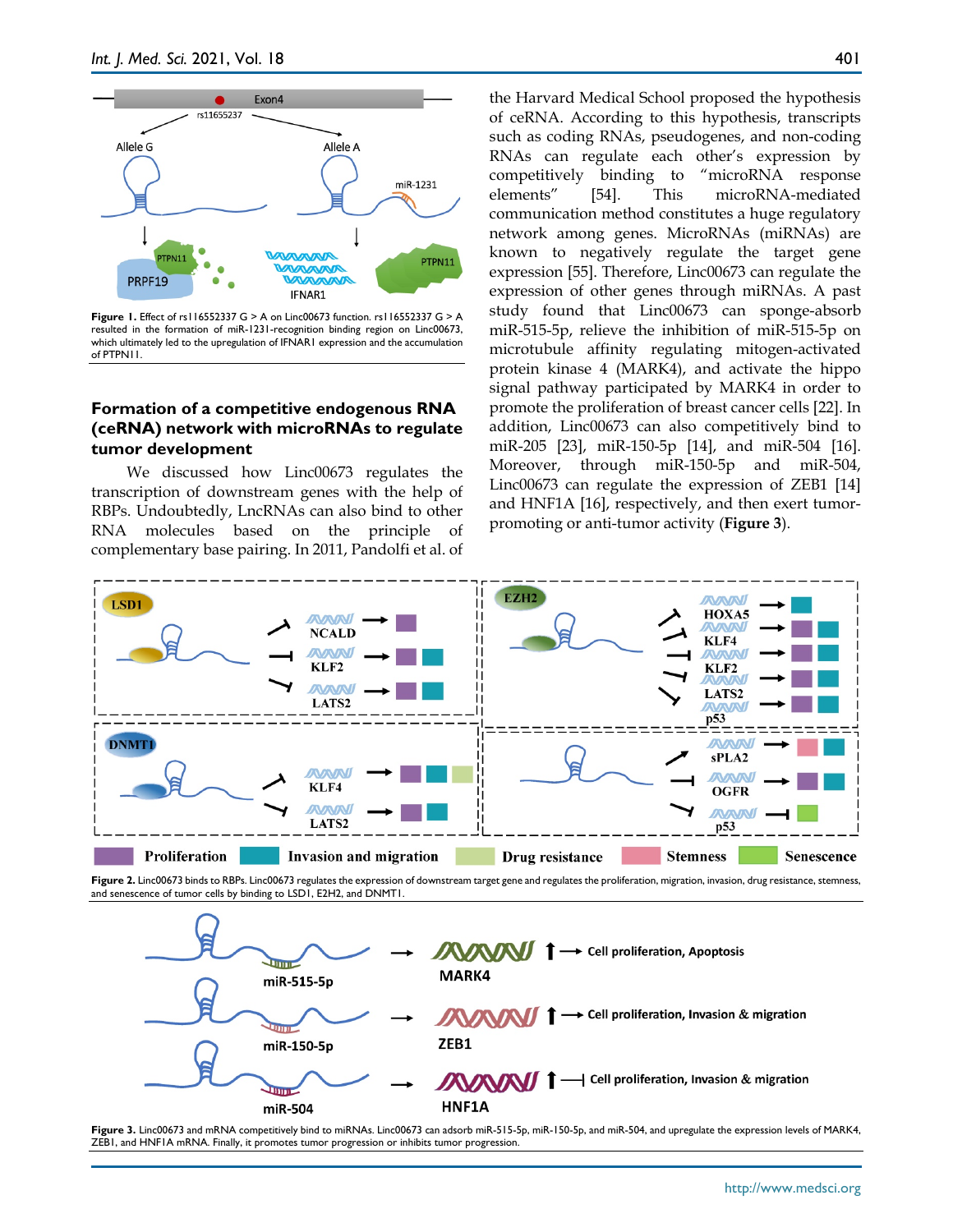#### **Binding to steroid receptors to regulate tumor progression**

Another research direction that has attracted attention is the potential "gender preference" of Linc00673. For instance, Schmidt et al. found that Linc00673 is highly expressed in melanoma cells [10]. Meanwhile, they found a highly conserved sequence region on Linc00673 that is similar to SRA1. Brain-specific homeobox protein 3a (Brn3a) and androgen receptor (AR) bind to this conserved sequences and the adjacent sequences of Linc00673, respectively. The resultant 3-polymer model eventually promotes melanoma invasion at the transcriptional level by regulating the expression of matrix metalloproteinases 9 (MMP9) (Figure 4) [10]. Linc00673 can also recruit AR to the EGR1 genome-binding site, which is a zinc finger transcription factor, and then inhibit the expression level of p21 mRNA independent of p53, which in turn ultimately promotes the proliferation of melanoma cells (**Figure 4**) [56]. Therefore, blocking the combination of AR and Linc00673 can limit the invasion of melanoma mediated by Linc00673 [57]. Although Linc00673 induces AR in a ligandindependent manner, the association of AR to melanoma invasion may partially explain why male melanoma patients experience more metastasis and lower survival than the corresponding female patients. SRA1 is a bifunctional gene that produces both functional RNA SRA and corresponding proteins [58]. SRA is a non-coding RNA that specifically coactivates the transcriptional activity of steroid receptors [59, 60]. In line with its function, the expression of SRA is upregulated in steroid hormoneresponsive tissue (such as in the breast, uterus, and ovary) tumors as compared with that in the normal tissues [61, 62]. Owing to the special presence of steroid hormone response tissues and the conserved sequence similar to SRA on Linc00673, Linc00673 possibly participates in the occurrence and development of cancers of the female reproductive system. Breast cancer has different subtypes, classifiable as ERα+, ERα-, and HRE2+. Abdulrahman et al. performed a hierarchical analysis of the Affymetrix U133 Microarray data and the TCGA data

set for breast cancer and found that, as compared with ER+ patients, the expression of Linc00673 in ERpatients was higher, while the high expression of LINC00673 in ER- patients was associated with adverse outcomes [21]. In addition, Linc00673 plays the role of an oncogene in ovarian cancers [27]. Based on the sequence specificity of Linc00673 and relevant past reports, Linc00673 is speculated to be involved in the regulation of tumor development through sex hormone receptors.



form trimers with EGRP1 and Brn3a, respectively, and ultimately promotes the proliferation and invasion of melanoma cells.

#### **Involvement in the regulation of the epithelial-mesenchymal transition (EMT) of tumors**

The EMT is associated with tumor cell invasion and metastasis. During the EMT, the expression of epithelial markers is downregulated, while that of the mesenchymal markers is upregulated. Linc00673 can promote the EMT process in tumor cells [20, 23, 25] (**Figure 5**) by downregulating the expression of E-cadherin and upregulating the expression of mesenchymal markers, such as N-cadherin, vimentin, snail [14], and MMP-9 [63, 64]. In addition, multiple signaling pathways are involved in the regulation of this process. Guan et al. found that Linc00673-v4-the most abundant transcription of Linc00673 in lung adenocarcinoma cells and a molecular scaffold-



Figure 5. Linc00673 promotes the EMT process of tumor cells. The high expression of Linc00673 promotes the downregulation of E-cadherin and the upregulation of mesenchymal markers in tumor cells.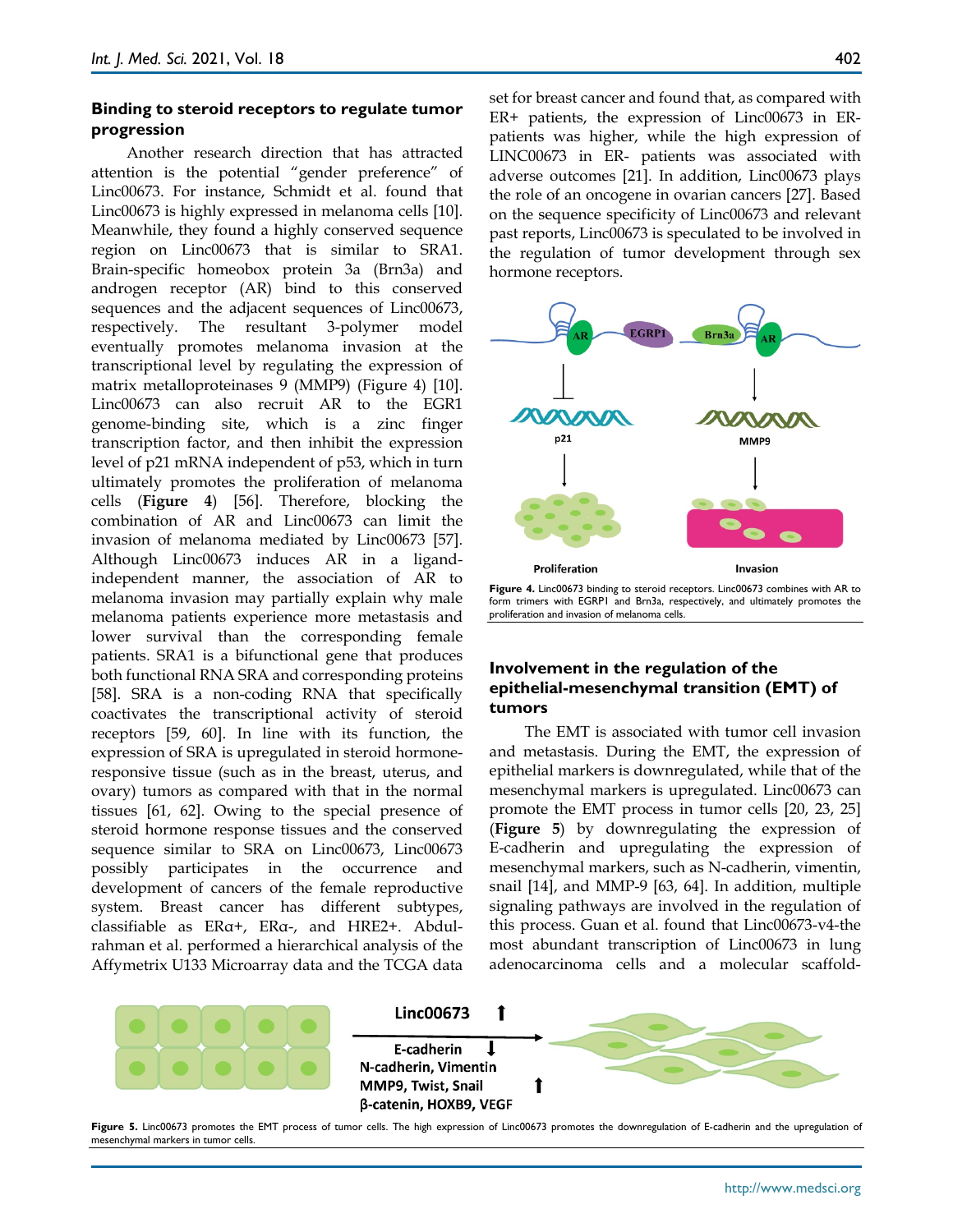enhanced the interaction between DDX3 and CK1e proteins, activated the WNT/β-catenin signaling pathway, and increased the expressions of nuclear β-catenin, VEGF, Twist, HOXB9, and MMP9, which together increased the aggression of lung adenocarcinoma [64]. In addition, Linc00673 is also involved in the activation of the PI3K/AKT signaling pathway to promote glioma cell migration and invasion [65]. The PI3K/AKT signaling pathway has been implicated in the regulation of EMT in a variety of tissues, including gliomas [66-68]. Although the research reports of Linc00673 in promoting tumor progression through EMT has been well discussed, it is undeniable that Linc00673 is tissue specific. For example, in pancreatic ductal carcinoma, Linc00673 acts as a tumor suppressor gene. Arnes et al. demonstrated that silencing of Linc00673 can significantly increase the expression of MET. The upregulated MET promotes the downregulation of the epithelial markers of pancreatic cancer cells (FOXA1 and CDH1) and the upregulation of vimentin expression, which eventually promotes the EMT process and increases tumor cell migration [9].

## **Conclusion**

Linc00673 is upregulated in several tumor tissue types; this process is accompanied with complex molecular regulatory mechanisms. Linc00673 interacts with RBPs, regulates the expression level of downstream target genes at the epigenetic level, and absorbs miRNA to participate in the construction of competitive network relationships among genes. In addition, it also participates in the regulation of SRC-EPK, WNT/β-catenin, PI3K/AKT, p53, and EMT-related signaling pathways. Finally, in such a situation, the tumor cell proliferation, migration, invasion, drug resistance, stemness maintenance, and other functions get modified. Because of its conserved sequence similar to SRA, the interaction between Linc00673 and the steroid receptor implies that an imbalanced expression of Linc00673 has a certain gender preference. This point raises a question of whether Linc00673 participates in the pathogenesis of lupus erythematosus, thyroiditis, and prostate diseases in addition to neoplastic diseases. This question deserves our consideration and further exploration. Research in prostate cancer indicates that Linc00673 is associated with resistance to paclitaxel chemotherapy drugs [26]. Moreover, Linc00673 was found to be involved in mediating the permeability of the blood-tumor barrier in the glioma as well as in promoting the killing effect of the drugs on the tumor cells [69]. Accordingly, Linc00673 may be used as a molecular target to prevent drug resistance and to provide treatment inspiration for patients resistant to

chemotherapy drugs. Indeed, SNPs can also affect patients' responsiveness to chemotherapy drugs [70, 71]. Thus, whether SNPs of Linc00673 affects patients' resistance to drug treatment also needs to be considered in the future research.

Although Linc00673 is involved in the regulation of tumor progression, the biological functions of linc00673 remain to be explored. The diversification of the structure allows an RNA to perform multiple functions. For example, the *maternally expressed gene 3* (MEG3) inhibits tumor growth, and all MEG3 RNA subtypes contain 3 different secondary folding motifs M1, M2, and M3 [72]. Han et al. evaluated the minimum free energy of the LncRNA AFAP1-AS1 structure and found that a stem-loop structure formed at the 91-1190 nt locus can interact with the RBP [73]. However, no researcher has focused on the structure of linc00673 until date. Therefore, it is extremely important to explore the biological functions of linc00673 in diseases by studying the structure of linc00673.

In addition to the verification of the expression level of Linc00673 in tissues, its presence in patients' blood offers a great potential to consider it as a biomarker in the real-time and dynamic monitoring of the tumor development. The proposed approach shall provide a new insight to improved clinical auxiliary diagnosis, prognosis prediction, efficacy evaluation, and individualized diagnosis and treatment. However, presently, the studies on Linc00673 are limited. The question remains whether it is present in a patient's urine, saliva, and other body fluids in addition to the peripheral blood. Moreover, whether Linc00673 participates in tumor regulation through the molecular signaling pathways related to exosomes is also worth investigating. In fact, the content of circulating tumor nucleic acid in the blood is extremely low, making it a technical challenge toward separating the free-circulating nucleic acid from the peripheral blood for enrichment proposes [74]. In addition, the level of circulating nucleic acid secreted by early tumors is low and hence cannot be monitored accurately [75]. Therefore, a convenient, economical, and sensitive detection method is necessary to promote the application of linc00673 as a "liquid biopsy" in clinical practice.

In general, as a newly discovered non-coding RNA, the precise mechanism of upstream regulation and downstream signal transduction of Linc00673 remains to be studied systematically and confirmed through in-depth research for the purpose of promoting its clinical application.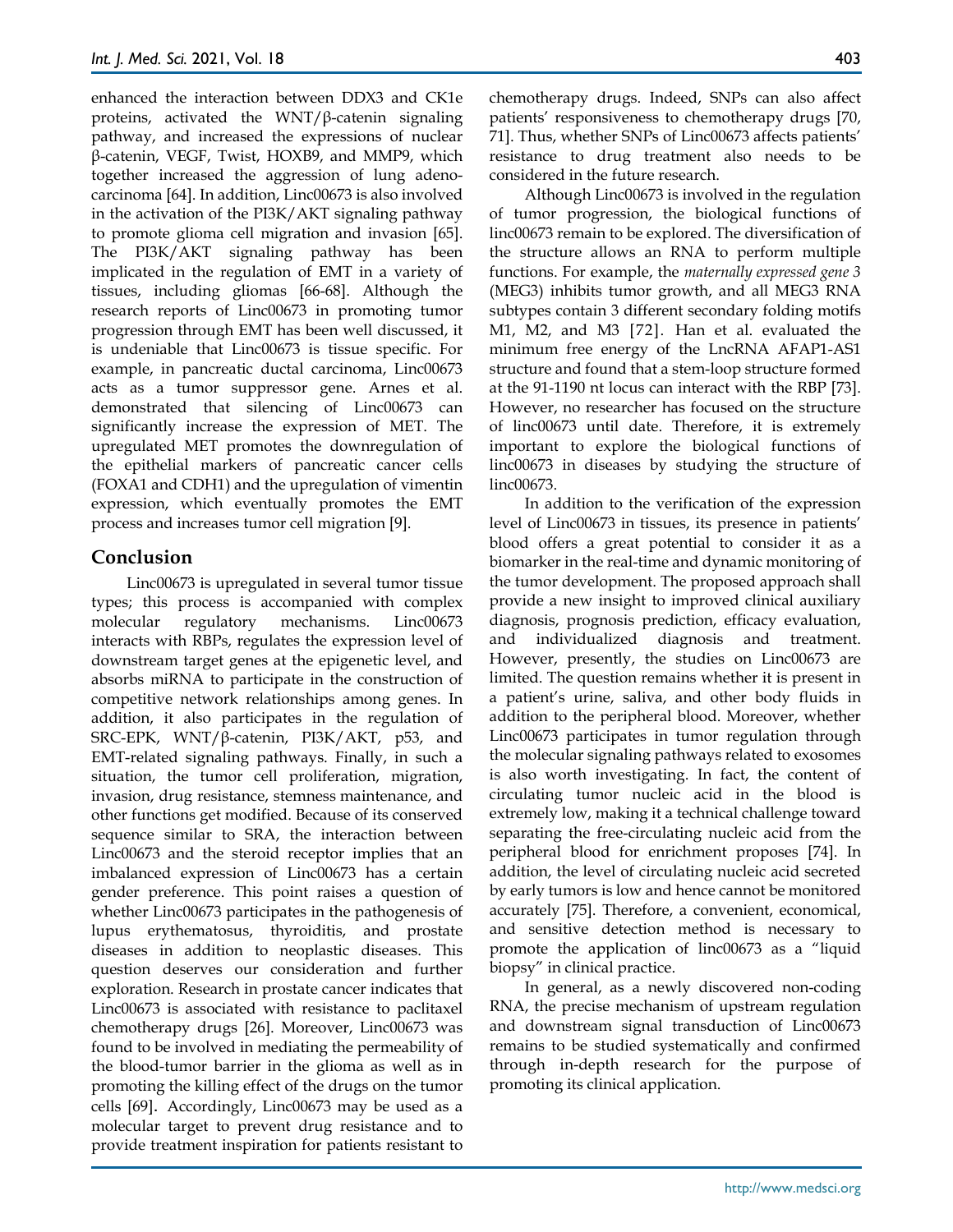#### **Abbreviations**

LncRNAs: Long non-coding RNAs; SRA1: steroid receptor RNA activator 1; SLNCR: SRA-like non-coding RNA; SNPs: single nucleotide polymorphisms; TCGA: The Cancer Genome Atlas; GWAS: Genome-wide association study; DBPs: DNA-binding proteins; RBPs: RNA-binding proteins; LSD1: lysine specific demethylase 1; EZH2: Enhancer of Zeste Homolog 2; DNMT1: DNA methyl-transferase 1; PRC2: Polycomb Repressive Complex 2; OGFR: opioid growth factor receptor; spla2: secretory phospholipase A2; MicroRNAs: miRNAs; MARK4: mitogen-activated protein kinase 4; Brn3a: Brain-specific homeobox protein 3a; AR: androgen receptor; MMP9: matrix metalloproteinases 9; EMT: Epithelial-Mesenchymal transition; MEG3: maternally expressed gene 3.

#### **Acknowledgements**

This work was supported by grants from the Natural Science Foundation of Hunan Province (2018JJ2247) and Fundamental Research Funds for the Central South University (2019zzts319).

#### **Competing Interests**

The authors have declared that no competing interest exists.

#### **References**

- Hahn WC, Weinberg RA. Rules for making human tumor cells. N Engl J Med. 2002; 347: 1593-603.
- 2. Duesberg P, Rasnick D, Li R, Winters L, Rausch C, Hehlmann R. How aneuploidy may cause cancer and genetic instability. Anticancer Res. 1999; 19: 4887-906.
- 3. Ponting CP, Belgard TG. Transcribed dark matter: meaning or myth? Hum Mol Genet. 2010; 19: R162-8.
- 4. Eddy SR. Non-coding RNA genes and the modern RNA world. Nat Rev Genet. 2001; 2: 919-29.
- 5. Diederichs S. Non-coding RNA and disease. RNA Biol. 2012; 9: 701-2.
- Kopp F, Mendell JT. Functional Classification and Experimental Dissection of Long Noncoding RNAs. Cell. 2018; 172: 393-407.
- 7. Guttman M, Donaghey J, Carey BW, Garber M, Grenier JK, Munson G, et al. lincRNAs act in the circuitry controlling pluripotency and differentiation. Nature. 2011; 477: 295-300.
- 8. Tseng RC, Chang JW, Hsien FJ, Chang YH, Hsiao CF, Chen JT, et al. Genomewide loss of heterozygosity and its clinical associations in non small cell lung cancer. Int J Cancer. 2005; 117: 241-7.
- 9. Arnes L, Liu Z, Wang J, Maurer C, Sagalovskiy I, Sanchez-Martin M, et al. Comprehensive characterisation of compartment-specific long non-coding RNAs associated with pancreatic ductal adenocarcinoma. Gut. 2018.
- 10. Schmidt K, Joyce CE, Buquicchio F, Brown A, Ritz J, Distel RJ, et al. The lncRNA SLNCR1 Mediates Melanoma Invasion through a Conserved SRA1-like Region. Cell Rep. 2016; 15: 2025-37.
- 11. Childs EJ, Mocci E, Campa D, Bracci PM, Gallinger S, Goggins M, et al. Common variation at 2p13.3, 3q29, 7p13 and 17q25.1 associated with susceptibility to pancreatic cancer. Nat Genet. 2015; 47: 911-6.
- 12. Acha-Sagredo A, Uko B, Pantazi P, Bediaga NG, Moschandrea C, Rainbow L, et al. Long non-coding RNA dysregulation is a frequent event in non-small cell lung carcinoma pathogenesis. Br J Cancer. 2020.
- 13. Shi X, Ma C, Zhu Q, Yuan D, Sun M, Gu X, et al. Upregulation of long intergenic noncoding RNA 00673 promotes tumor proliferation via LSD1 interaction and repression of NCALD in non-small-cell lung cancer. Oncotarget. 2016; 7: 25558-75.
- 14. Lu W, Zhang H, Niu Y, Wu Y, Sun W, Li H, et al. Long non-coding RNA linc00673 regulated non-small cell lung cancer proliferation, migration, invasion and epithelial mesenchymal transition by sponging miR-150-5p. Mol Cancer. 2017; 16: 118.
- 404
- 15. Tan Q, Yu Y, Li N, Jing W, Zhou H, Qiu S, et al. Identification of long non-coding RNA 00312 and 00673 in human NSCLC tissues. Mol Med Rep. 2017; 16: 4721-9.
- 16. Gong Y, Dai HS, Shu JJ, Liu W, Bie P, Zhang LD. LNC00673 suppresses proliferation and metastasis of pancreatic cancer via target miR-504/ HNF1A. J Cancer. 2020; 11: 940-8.
- 17. Zhang B, Li C, Sun Z. Long non-coding RNA LINC00346, LINC00578, LINC00673, LINC00671, LINC00261, and SNHG9 are novel prognostic markers for pancreatic cancer. Am J Transl Res. 2018; 10: 2648-58.
- 18. Ba MC, Long H, Cui SZ, Gong YF, Yan ZF, Wu YB, et al. Long noncoding RNA LINC00673 epigenetically suppresses KLF4 by interacting with EZH2 and DNMT1 in gastric cancer. Oncotarget. 2017; 8: 95542-53.
- 19. Huang M, Hou J, Wang Y, Xie M, Wei C, Nie F, et al. Long Noncoding RNA LINC00673 Is Activated by SP1 and Exerts Oncogenic Properties by Interacting with LSD1 and EZH2 in Gastric Cancer. Mol Ther. 2017; 25: 1014-26.
- 20. Xia E, Shen Y, Bhandari A, Zhou X, Wang Y, Yang F, et al. Long non-coding RNA LINC00673 promotes breast cancer proliferation and metastasis through regulating B7-H6 and epithelial-mesenchymal transition. Am J Cancer Res. 2018; 8: 1273-87.
- 21. Abdul-Rahman U, Gyorffy B, Adams BD. linc00673 (ERRLR01) is a prognostic indicator of overall survival in breast cancer. Transcription. 2018; 9: 17-29.
- 22. Qiao K, Ning S, Wan L, Wu H, Wang Q, Zhang X, et al. LINC00673 is activated by YY1 and promotes the proliferation of breast cancer cells via the miR-515-5p/MARK4/Hippo signaling pathway. J Exp Clin Cancer Res. 2019; 38: 418.
- 23. Zhang LG, Zhou XK, Zhou RJ, Lv HZ, Li WP. Long non-coding RNA LINC00673 promotes hepatocellular carcinoma progression and metastasis through negatively regulating miR-205. Am J Cancer Res. 2017; 7: 2536-44.
- 24. Meng XF, Zhao LY, Chu XF. LncRNA LINC00673 inhibits p53 expression by interacting with EZH2 and DNMT1 in papillary thyroid carcinoma. Eur Rev Med Pharmacol Sci. 2019; 23: 2075-83.
- 25. Xia E, Bhandari A, Shen Y, Zhou X, Wang O. lncRNA LINC00673 induces proliferation, metastasis and epithelial-mesenchymal transition in thyroid carcinoma via Kruppel-like factor 2. Int J Oncol. 2018; 53: 1927-38.
- 26. Jiang Z, Zhang Y, Chen X, Wu P, Chen D. Long non-coding RNA LINC00673 silencing inhibits proliferation and drug resistance of prostate cancer cells via decreasing KLF4 promoter methylation. J Cell Mol Med. 2019.
- 27. Zheng T, Qiu J, Li C, Lin X, Tang X, Hua K. Long noncoding RNA LINC00673 promotes the proliferation and metastasis of epithelial ovarian cancer by associating with opioid growth factor receptor. Onco Targets Ther. 2019; 12: 6145-56.
- 28. Yu J, Liu Y, Gong Z, Zhang S, Guo C, Li X, et al. Overexpression long non-coding RNA LINC00673 is associated with poor prognosis and promotes invasion and metastasis in tongue squamous cell carcinoma. Oncotarget. 2017; 8: 16621-32.
- 29. Feng LM, Zhao DW, Li SJ, Huang J. Association of the upregulation of LncRNA00673 with poor prognosis for colorectal cancer. Eur Rev Med Pharmacol Sci. 2018; 22: 687-94.
- 30. Xu W, Xu Q, Kuang D, Wang Z, Lu Q, Lin Q, et al. Long noncoding RNA SLNCR1 regulates nonsmall cell lung cancer migration, invasion and stemness through interactions with secretory phospholipase A2. Mol Med Rep. 2019; 20: 2591-6.
- 31. Visscher PM, Wray NR, Zhang Q, Sklar P, McCarthy MI, Brown MA, et al. 10 Years of GWAS Discovery: Biology, Function, and Translation. Am J Hum Genet. 2017; 101: 5-22.
- 32. Wang H, Lou D, Wang Z. Crosstalk of Genetic Variants, Allele-Specific DNA Methylation, and Environmental Factors for Complex Disease Risk. Front Genet. 2018; 9: 695.
- 33. Collins FS, Brooks LD, Chakravarti A. A DNA polymorphism discovery resource for research on human genetic variation. Genome Res. 1998; 8: 1229-31.
- 34. Gao P, Wei GH. Genomic Insight into the Role of lncRNA in Cancer Susceptibility. Int J Mol Sci. 2017; 18.
- 35. Castellanos-Rubio A, Ghosh S. Disease-Associated SNPs Inflammation-Related lncRNAs. Front Immunol. 2019; 10: 420.
- Sung H, Yang HH, Hu N, Su H, Taylor PR, Hyland PL. Functional annotation of high-quality SNP biomarkers of gastric cancer susceptibility: the Yin Yang of PSCA rs2294008. Gut. 2016; 65: 361-4.
- 37. O'Brien TD, Jia P, Caporaso NE, Landi MT, Zhao Z. Weak sharing of genetic association signals in three lung cancer subtypes: evidence at the SNP, gene, regulation, and pathway levels. Genome Med. 2018; 10: 16.
- 38. Cardin GB, Bernard M, Bahig H, Nguyen-Tan PF, Ballivy O, Filion E, et al. Single Nucleotide Polymorphism rs6942067 Is a Risk Factor in Young and in Non-Smoking Patients with HPV Negative Head and Neck Squamous Cell Carcinoma. Cancers (Basel). 2019; 12.
- 39. Hoffman J, Fejerman L, Hu D, Huntsman S, Li M, John EM, et al. Identification of novel common breast cancer risk variants at the 6q25 locus among Latinas. Breast Cancer Res. 2019; 21: 3.
- 40. Yu CY, Han JX, Zhang J, Jiang P, Shen C, Guo F, et al. A 16q22.1 variant confers susceptibility to colorectal cancer as a distal regulator of ZFP90. Oncogene. 2019.
- 41. Zheng J, Huang X, Tan W, Yu D, Du Z, Chang J, et al. Pancreatic cancer risk variant in LINC00673 creates a miR-1231 binding site and interferes with PTPN11 degradation. Nat Genet. 2016; 48: 747-57.